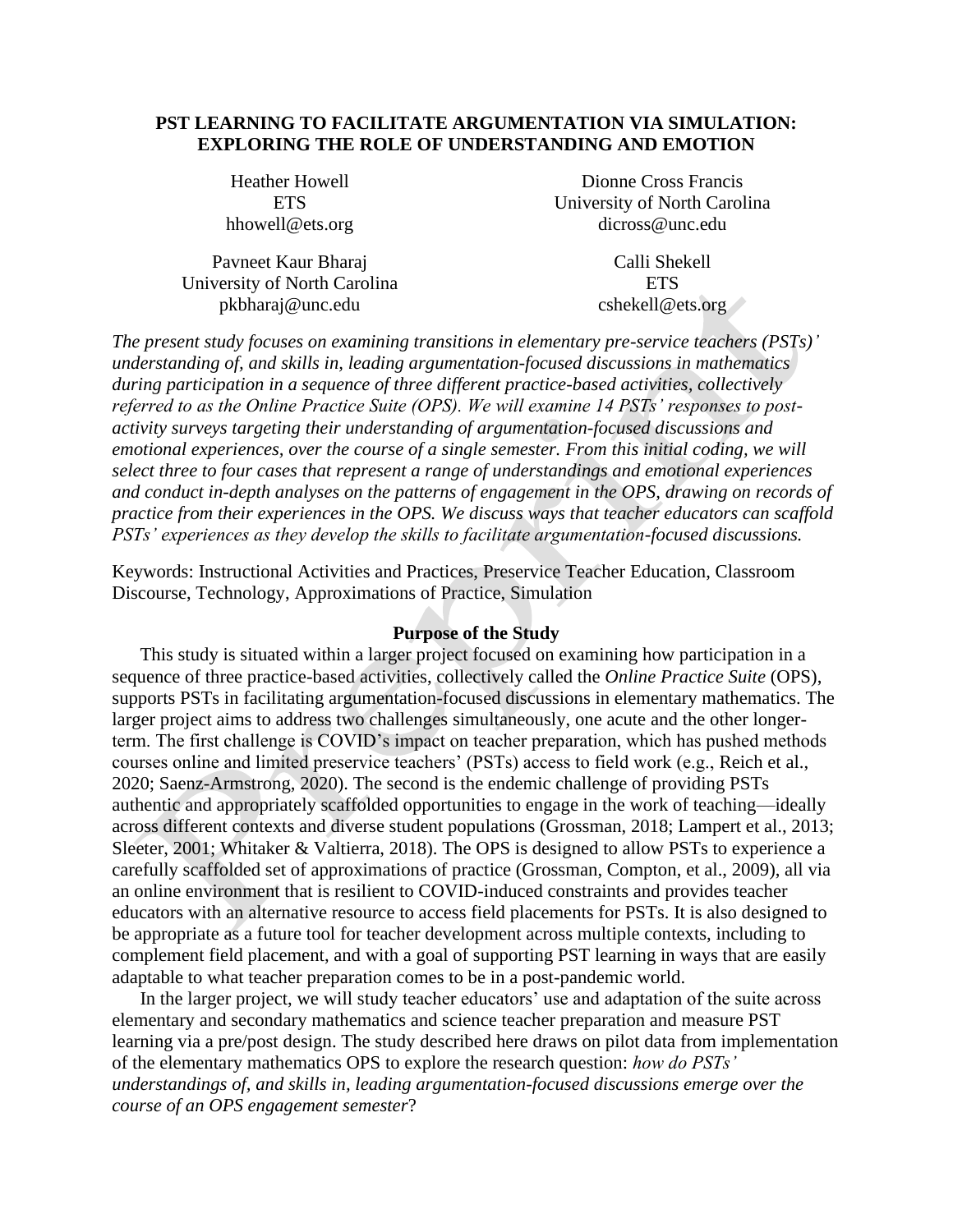## **Perspective(s)**

#### **The Importance of Argumentation-Focused Discussion**

Communication is fundamental to mathematics teaching and learning. In mathematics education, there is a tradition of focusing on classroom discussions as a space to examine the teacher's role in facilitating communication among students (National Council of Teachers of Mathematics [NCTM], 2014; Stein & Smith, 2011). This line of research considers whose mathematical contributions the teacher takes up, how students are encouraged to talk about their ideas with one another and how the teacher moves the class toward collective meaning-making. With recent education standards, argumentation has taken the spotlight as a preferred discursive practice for students to learn and take up (National Governors Association & Council of Chief State School Officers [NGA & CCSO], 2010). Argumentation in mathematics involves students comparing, analyzing and critiquing one another's approaches to solving mathematics problems (NCTM, 2014; Smith et al., 2008). Facilitating these kinds of interactions among students in such a way that the outcome is, in fact, productive for students' sense making is difficult (Ball, 1993; Lampert, 2001). The combination of a focus on argumentation as a goal for students and the difficulty teachers have facilitating it has drawn recent attention to how pre-service and inservice teachers learn this practice (Gosek et al., 2018; Hallman-Thrasher, 2017).

# **Approximations of Practice as A Site for Teacher Learning**

During the last decade, there have been increased calls for a focus on practice-based teacher education to address the widespread challenge of providing opportunities for PSTs to rehearse components of complex practice, like facilitating argumentation (Ball & Forzani, 2009; Francis et al., 2018; Grossman, Hammerness, et al., 2009; Lampert, 2010). Research has shown that teacher candidates are more effective when their preparation is directly linked to practice (Association of Mathematics Teacher Educators, 2017; Goodson et al., 2019). Approximations of practice entail immersing novices in the activities in which they routinely engage during instruction (Grossman, Compton, et al., 2009). More recently, technological advances have enabled the development of digital practice spaces and virtual classrooms (such as those used in this work) to engage teachers in rehearsals. These digital practice and classroom spaces, while simplified, contain core elements and behaviors typical of real classrooms (Brown, 1999; Dieker et al., 2014), thereby providing sheltered environments for PSTs to engage in repeated practice, (Badiee & Kauffman, 2015; Garland et al., 2016; Grossman, 2010; Straub et al., 2014), and can be customized to meet a teacher educator's instructional purposes (Herbst & Kosko, 2014).

Emotions are closely connected to cognition and action, and are considered influential on how teachers make, and enact, instructional decisions (Hargreaves, 2000; Oatley, 1991). Research around teachers' emotions has increased significantly over the last decade, with studies focused on understanding the relationship among emotions and other constructs more emergent, and very little focus on how these relationships unfold in virtual learning environment. Recent work (Cross Francis et al., 2020) has shown that elementary mathematics teachers experience a complex array of emotions that vary in fluctuation patterns as teaching unfolds. These patterns served to stimulate productive teaching practices (e.g., professional noticing; Cross et al., 2017) for some teachers, while for others, they exacerbated adverse physiological and cognitive responses non-conducive to effective teaching. Virtual classroom spaces afford opportunities to systematically investigate the relationships between teachers' emotions and instructional practices and provide a supportive space for PSTs to hone their emotional regulatory skills.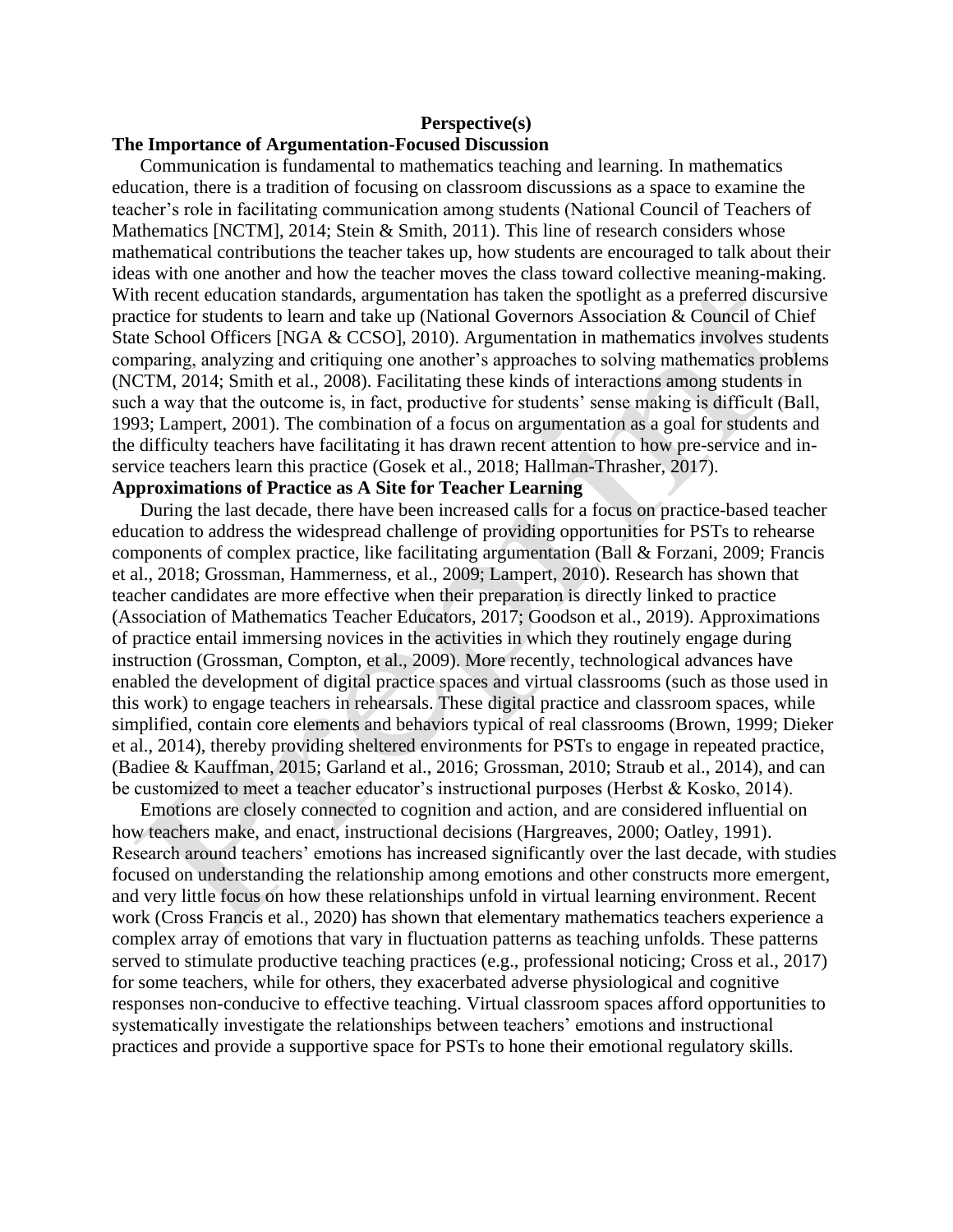#### **Methods**

## **Study Context: The Online Practice Suite**

The practice-based activities that make up the OPS include: (1) Focused-Practice Spaces (FPS): interactive, online digital games that create targeted practice spaces to engage PSTs in considering and responding to students' content-focused ideas; (2) Avatar-Based Simulations (ABS): performance tasks that provide opportunities for PSTs to practice facilitating discussions with a group of five upper elementary avatars; and (3) Virtual Teaching Simulator (VTS): a virtual reality environment that allows for verbal, textual, and non-verbal interactions between a teacher avatar (played by the PST) and 24 student avatars in an immersive whole classroom.



**Figure 1: Activities that make up the Online Practice Suite** 

## **Participants**

For the purpose of this paper, we focus on data from a pilot study involving PSTs enrolled in elementary mathematics methods courses at two different university sites in the Northeastern United States. All enrolled PSTs (24) engaged in three practice-based activities sequentially over the course of a single semester. A subset (14) consented to have their records of practice retained for research purposes; among those eight completed all required research activities. **Data Sources**

**Selected responses to post-activity surveys.** Each PST completed a post-task survey after each activity (three time points), including a combination of Likert and open-ended responses. We analyzed items focused on PSTs' perceptions of discussions and argumentation (e.g., how they define discussion and argumentation) and items focused on PST's emotional experiences during engagement (e.g., what emotions they report feeling).

**Records of practice.** Each activity generates records of the PST's practice. For FPS this includes transcripts of PSTs' responses that are typed or spoken into the system; for ABS and VTS, the records are video-recordings of the PSTs facilitating small and whole-group discussions with student avatars.

#### **Analyses**

There are two phases of analyses, the first of which is complete as of the submission of this brief report. In phase one, PSTs' responses to the post-activity surveys across the three time points were coded to capture their ideas about argumentation-focused discussion and their emotions as they engaged in the activities. We looked across these responses for patterns present in the data set to select two cases for further investigation in phase two.

During phase two, we examined the records of practice for the selected PSTs, attending in particular the degree to which their stated understandings of what teachers should to do support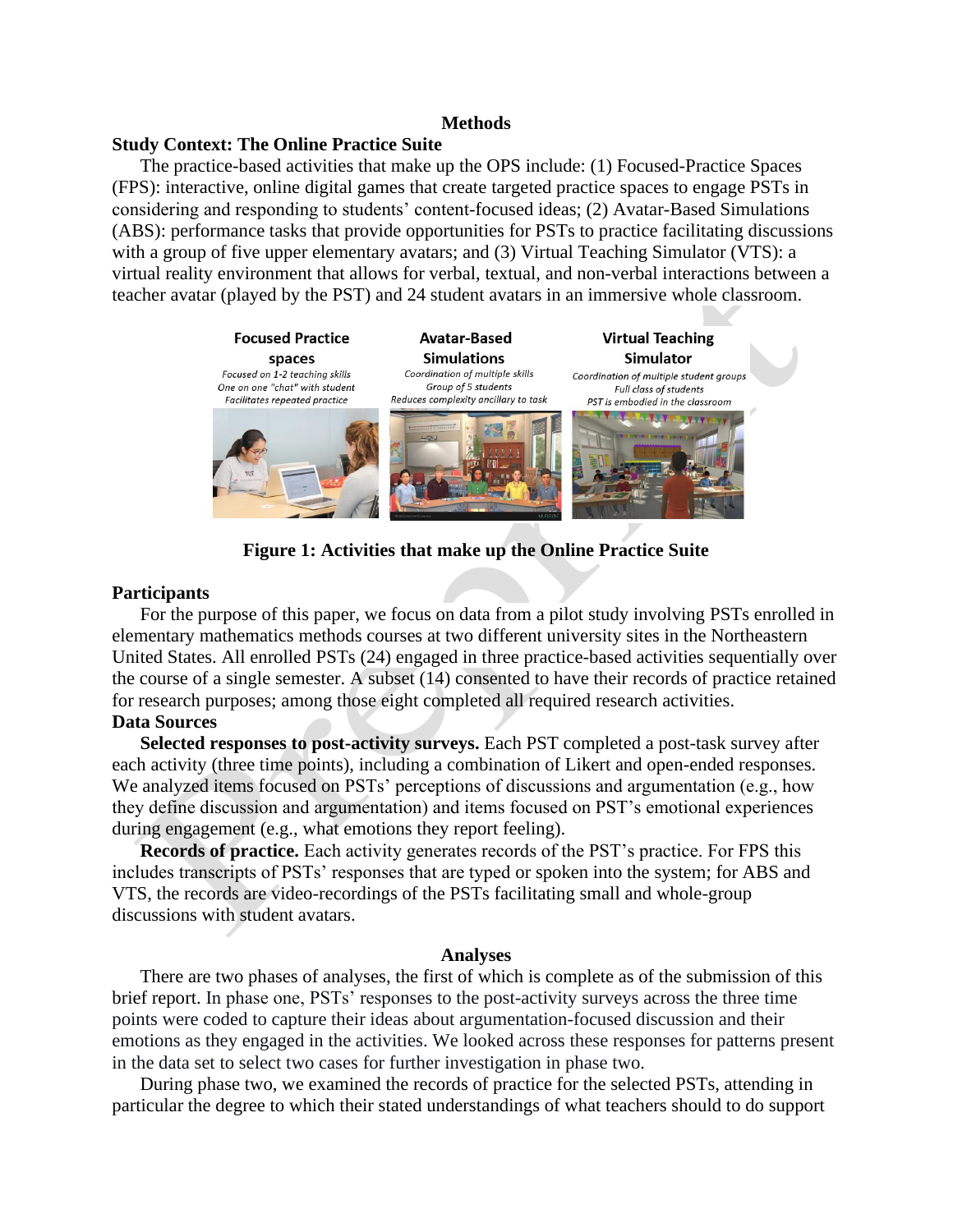argumentation-focused discussion are observable in the actual teaching moves they make during the simulations, and the degree to which we can observe evidence of their reported emotional state hindering or supporting their engagement.

#### **Results**

#### **Phase 1 Results**

A total of eight PSTs consented to participate in research and completed all three surveys. PSTs described high quality discussions and argumentation as centered around "student-tostudent interaction", and involved "critical thinking around math ideas" with a "focus on understanding". With respect to argumentation, PSTs additionally emphasized debate grounded in defense of claims, reasoning and justification of ideas. We observed different trends in emotional experiences across the activities. Half of the PSTs (four) experienced a consistent emotion across the three activities, with two experiencing anxiety (negative) and two excitement (positive). The other four PSTs experienced a mix of positive and negative emotions.

We selected two PSTs for deeper analysis, whose responses with respect to argumentationfocused discussion and what teachers should do to support it were both robust and similar, but whose emotional experiences were quite different. Their descriptions of the teaching moves that support argumentation-focused discussion included "asking effective questions", "promoting respectful student interaction", "guide discussion", "creating opportunities to hear and learn from other ideas". One PST consistently experienced excitement, making statements such as, "I was excited to take part of an innovative experiences like this one!" whereas the other expressed anxiety in comments such as "It was new and scary. I don't know who I am talking to". **Phase 2 Anticipated Results**

We anticipate, based on initial observations of the OPS implementation, that understanding argumentation-focused discussion may be a necessary but not sufficient condition for success in leading such discussions, and that the case study PSTs may or may not consistently make the teaching moves they describe as important, although we expect to see more such moves across the time points. The role of emotion in PST learning is complex, and we hope, from this analysis, to develop provisional hypotheses about whether and how the nature of the observed emotional pattern may hinder or support learning that can then be tested in later analysis of the broader set of PST data.

#### **Discussion**

As the world recovers from COVID-19, teacher education will inevitably re-normalize, but will likely never be completely the same. It is critical that we capitalize as a field on the innovation sparked by necessity, incorporating the best inventions borne out of crisis into our future work. Technology-based interventions, such as the OPS, designed to focus on complex, content-intensive teaching practices, not only afford us a bridge to the end of the pandemic, but also a way of thinking about deliberately scaffolding PST learning around the very practices that are most difficult to learn to do well, and that PSTs are least likely to encounter by chance in field experiences. Understanding how PSTs learn from such experiences and how that learning intersects with emotion is critical in informing the design of such experiences and in helping teacher educators to make sense of and use such innovative tools effectively.

#### **Acknowledgments**

This study was supported by a grant from the National Science Foundation (Award No 2037983). The opinions expressed herein are those of the authors and not the funding agency.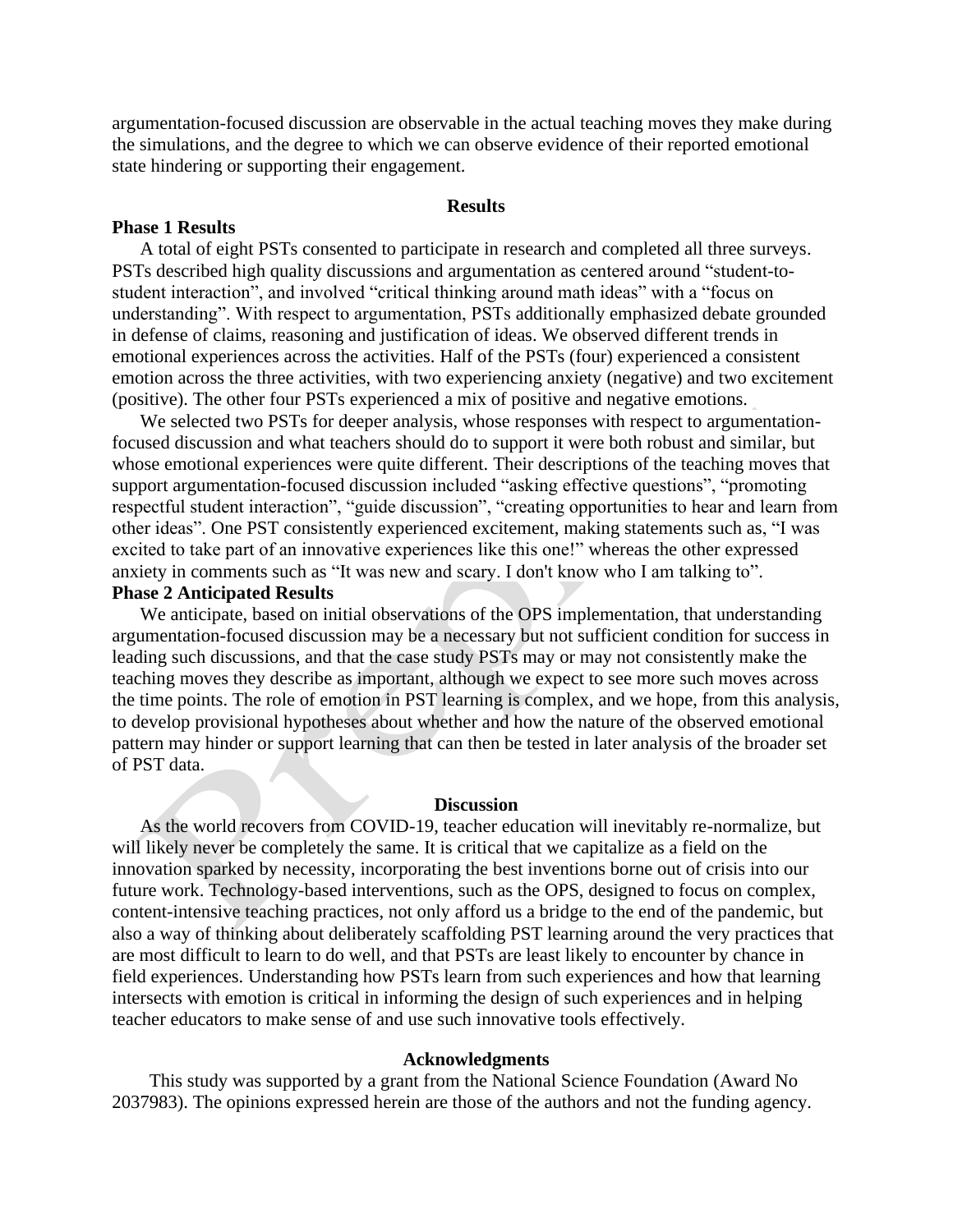#### **References**

- Association of Mathematics Teacher Educators. (2017). *Standards for Preparing Teachers of Mathematics*. Available online at amte.net/standards
- Badiee, F., & Kaufman, D. (2015). Design evaluation of a simulation for teacher education. S*AGE Open, 5*(2), doi: 2158244015592454.
- Ball, D.L. (1993). With an eye on the mathematical horizon: Dilemmas of teaching elementary school mathematics. *The Elementary School Journal*, *93*(4), 373-397.
- Ball, D. L., & Forzani, F. M. (2009). The work of teaching and the challenge for teacher education. *Journal of Teacher Education, 60*(5), 497-511.
- Brown, A. H. (1999). Simulated classrooms and artificial students: The potential effects of new technologies on teacher education. *Journal of Research on Computing in Education*, *32*(2), 307-318.
- Cross Francis, D.**,** Eker, A., Lloyd, K., Liu, J. & Alhaayan, A. (2017). Exploring the relationship between teachers' noticing, mathematical knowledge for teaching, emotions and efficacy. In E. Galindo & J. Newton (Eds.), *Proceedings of the 39th annual meeting of the North American Chapter of the International Group for the Psychology of Mathematics Education* (pp. 122-1225). Indianapolis, IN: Hoosier Association of Mathematics Teacher Educators.
- Cross Francis, D. I., Hong, J., Liu, J., Eker, A., Lloyd, K., Bharaj, P. K., & Jeon, M. (2020). The Dominance of Blended Emotions: A Qualitative Study of Elementary Teachers' Emotions Related to Mathematics Teaching. *Frontiers in Psychology.* 11:1865. doi: 10.3389/fpsyg.2020.01865
- Dieker, L. A., Straub, C. L., Hughes, C. E., Hynes, M. C., & Hardin, S. (2014). Learning from virtual students. *Educational Leadership*, *71*(8), 54-58.
- Francis, A. T., Olson, M., Weinberg, P. J., & Sterns-Pfeiffer, A. (2018). Not just for novices: The programmatic impact of practice-based teacher education. *Action in Teacher Education, 40*(2),119-132.
- Garland, K. M. V., Holden, K., & Garland, D. P. (2016). Individualized clinical coaching in the TLE TeachLivE lab enhancing fidelity of implementation of system of least prompts among novice teachers of students with autism. *Teacher Education and Special Education: The Journal of the Teacher Education Division of the Council for Exceptional Children*, *39*(1), 47-59.
- Goodson, B., Caswell, L., Dynarski, M., Price, C., Litwok, D., Crowe, E., Meyer, R., and Rice, A. (2019). *Teacher Preparation Experiences and Early Teaching Effectiveness: Executive Summary* (NCEE 2019-4010). Washington, DC: National Center for Education Evaluation and Regional Assistance, Institute of Education Sciences, U.S. Department of Education.
- Gosek, A., Walkowiak, T. A., & Lee, C. W. (2018). *The development of discourse facilitation among preservice elementary teachers: A longitudinal investigation*. Conference Papers Psychology of Mathematics & Education of North America, 829.
- Grossman, P., Compton, C., Igra, D., Ronfeldt, M., Shahan, E., & Williamson, P. W. (2009). Teaching practice: A cross-professional perspective. *Teachers College Record, 111*(9), 2055-2100.
- Grossman, P., Hammerness, K., & McDonald, M. (2009). Redefining teaching, re-imagining teacher education. *Teachers and Teaching: Theory and Practice, 15*(2), 273-289.
- Grossman, P. (2010). *Learning to practice: The design of clinical experience in teacher preparation*. The Partnership for Teacher Quality. [https://www.nea.org/assets/docs/Clinical\\_Experience\\_-\\_Pam\\_Grossman.pdf](https://www.nea.org/assets/docs/Clinical_Experience_-_Pam_Grossman.pdf)
- Grossman, P. L. (2018). *Teaching core practices in teacher education*. Harvard Education Press.
- Hallman-Thrasher, A**.** (2017). Cycles of collective planning, enactment, reflection in elementary teacher education, in M. Boston & L. West (Eds.), *2017 Annual Perspectives in Mathematics* (pp. 285–305). Reston, VA: National Council of Teachers of Mathematics.
- Hargreaves, A. (2000). Mixed emotions: Teachers' perceptions of their interactions with students. *Teaching and teacher education, 16*(8), 811-826.
- Herbst, P., & Kosko, K. W. (2014). Using representations of practice to elicit mathematics teachers' tacit knowledge of practice: A comparison of responses to animations and videos. *Journal of Mathematics Teacher Education, 1*7(6), 515-537.
- Lampert, M. (2001). *Teaching problems and the problems of teaching.* New Haven, CT: Yale University Press.
- Lampert, M. (2010). Learning teaching in, from, and for practice: What do we mean?. *Journal of Teacher Education, 61*(1-2), 21-34.
- Lampert, M., Franke, M. L., Kazemi, E., Ghousseini, H., Turrou, A. C., Beasley, H., Crowe, K. (2013). Keeping it complex: Using rehearsals to support novice teacher learning of ambitious teaching. *Journal of Teacher Education, 64*(3), 226-243.<http://dx.doi.org/10.1177/0022487112473837>